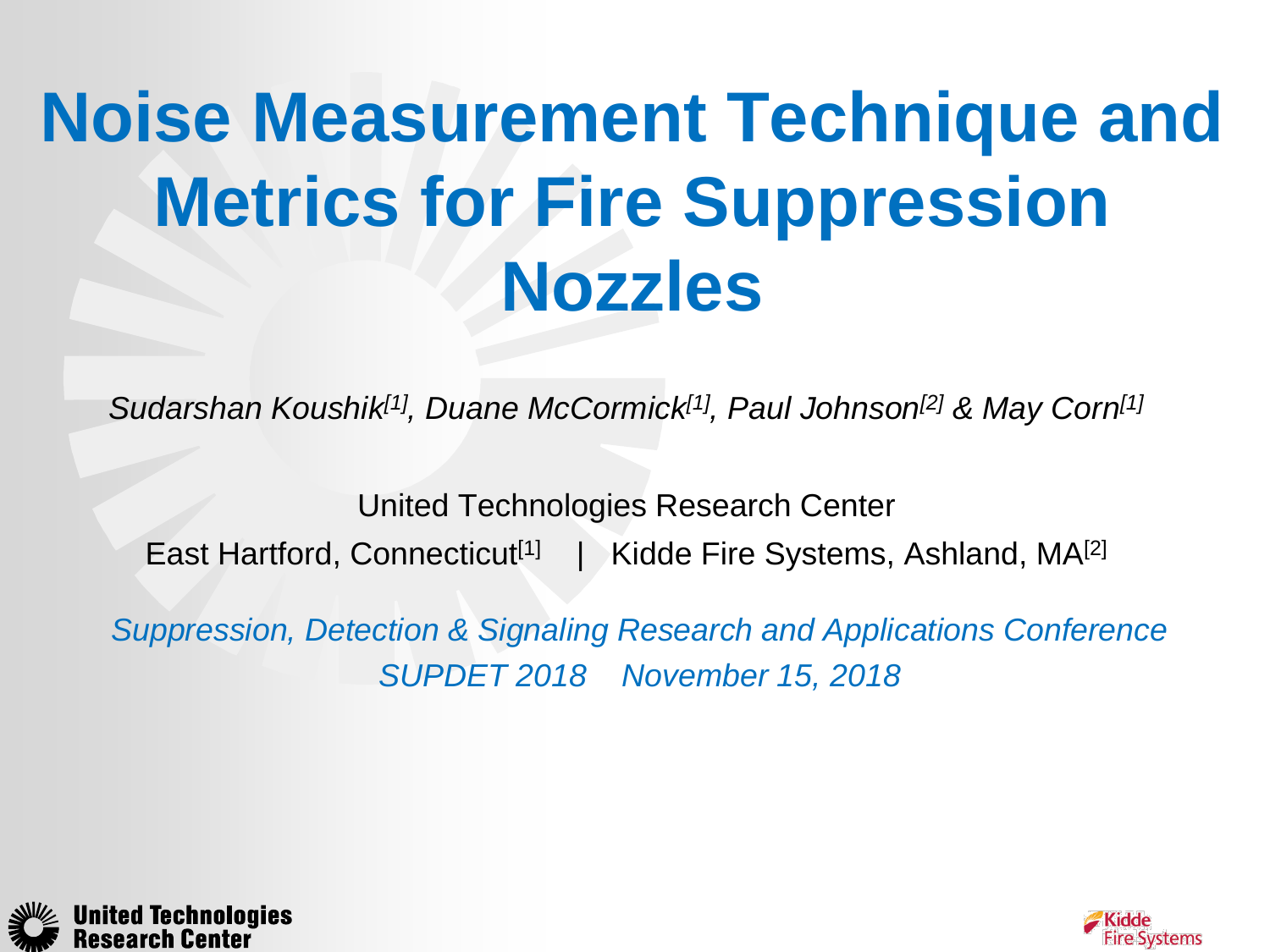# **Background**

**United Technologies** 

- Data-Centers are becoming ubiquitous and protection from fire is critical to data safety
- Inert Gas suppression systems have certain benefits
	- Does not affect electronics
	- Minimal environmental impact (zero ozone depletion/global warming potential)
	- Minimal post-discharge cleanup
- But discharge of agent can be loud
- In some cases Inert Gas (IG) discharge can be louder than 130 dB
	- As loud as a military aircraft engine on carrier deck !!!
- Noise due to Inert Gas discharge has been known to cause hard-drive damage in data centers



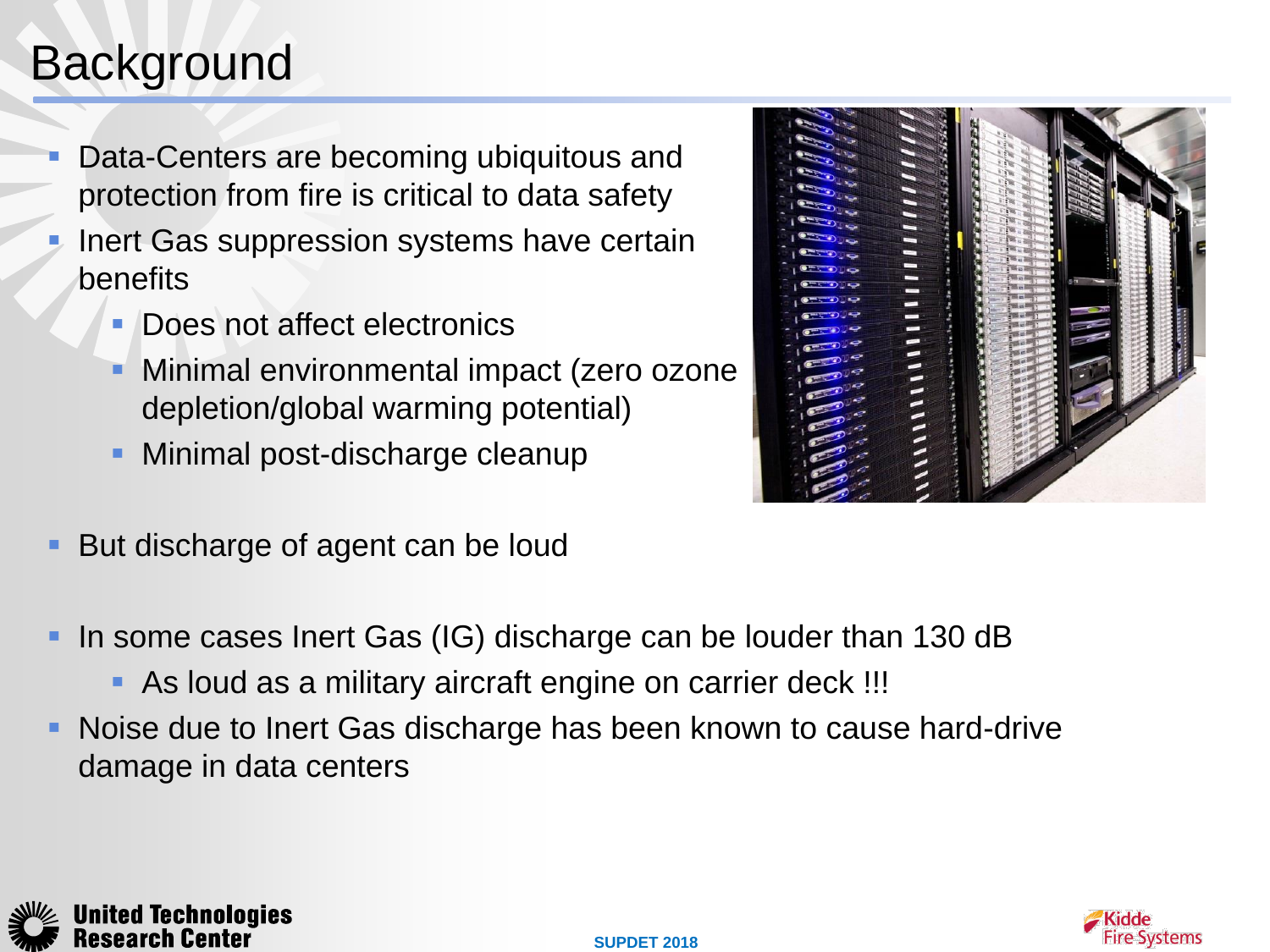# Background (contd.)

- Current generation drives have ~ 340,000 data tracks per inch $1$
- Acceptable tolerance  $\sim$  1/1,000,000 inch
- Example: ING Data center shutdown in 2016
- SSDs are not expected to replace the Hard Drives soon because of cost



- Excessive vibration can result in permanent damage to drive
- Total loss of performance when SPL > 130 dB
- Studies have shown reduced read/write performance when subjected to noise in the  $2 - 10$  KHz frequency range for SPL  $> 110$  dB<sup>2</sup>
	- More susceptible to tonal noise than broadband noise

1. "Exceeding Capacity, Speed and Performance Expectations", Seagate Technology , 2011

2. "Inert Gas Data Center Fire Protection and Hard Disk Drive Damage" Kent Green, Brian Rawson, Data Center Journal, 2012



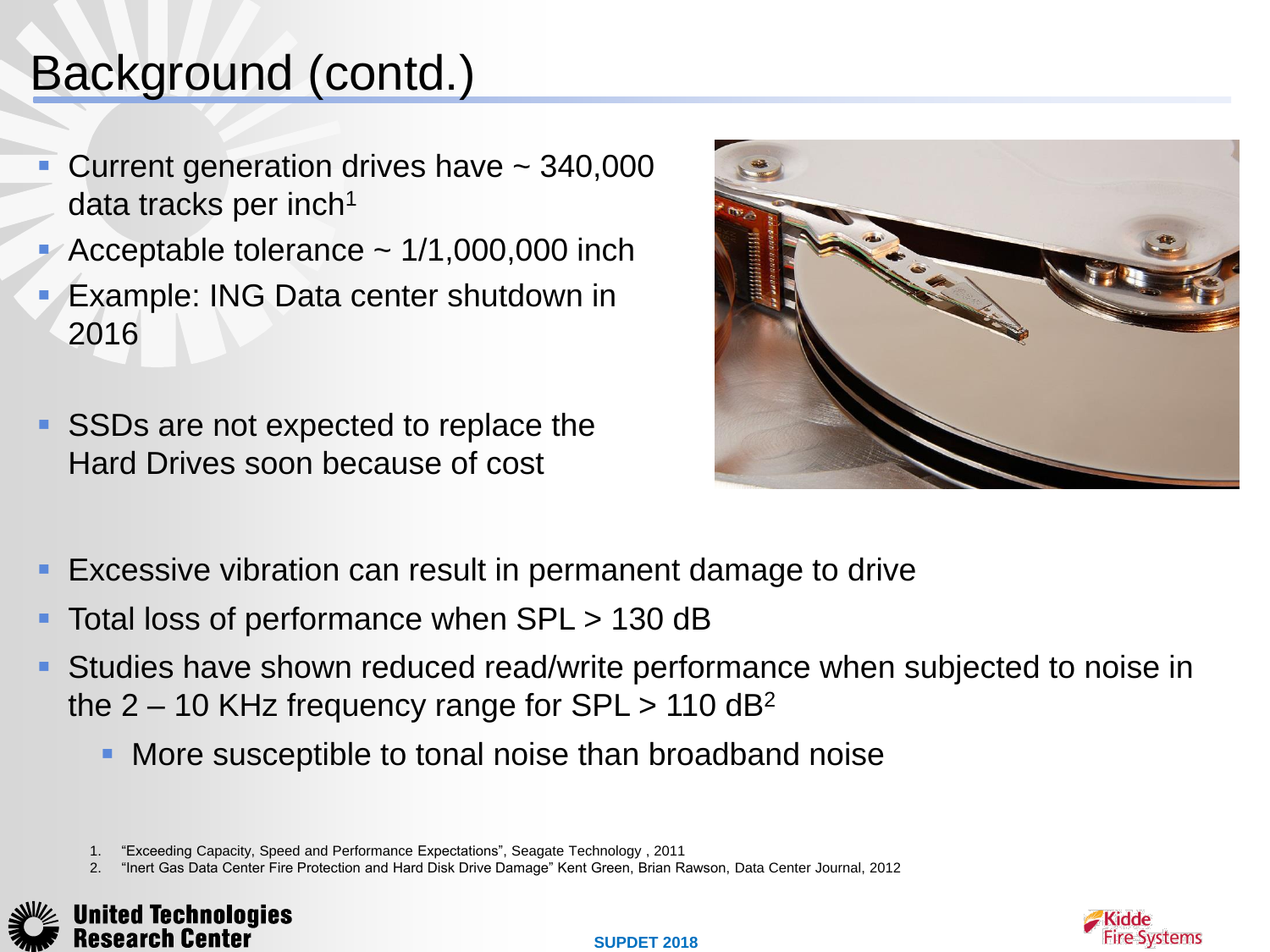# **Objective**

 Understand the Acoustic Characteristic of Inert Gas Nozzles

- Physical mechanism
- Acoustic directivity

#### **Approach:**

- Perform measurements in anechoic environment
- How to evaluate Acoustic Impact of Inert Gas Nozzle in data center
	- Relevant Metrics

#### **Approach**

**United Technologies** Research Center

Measurement methods and standards



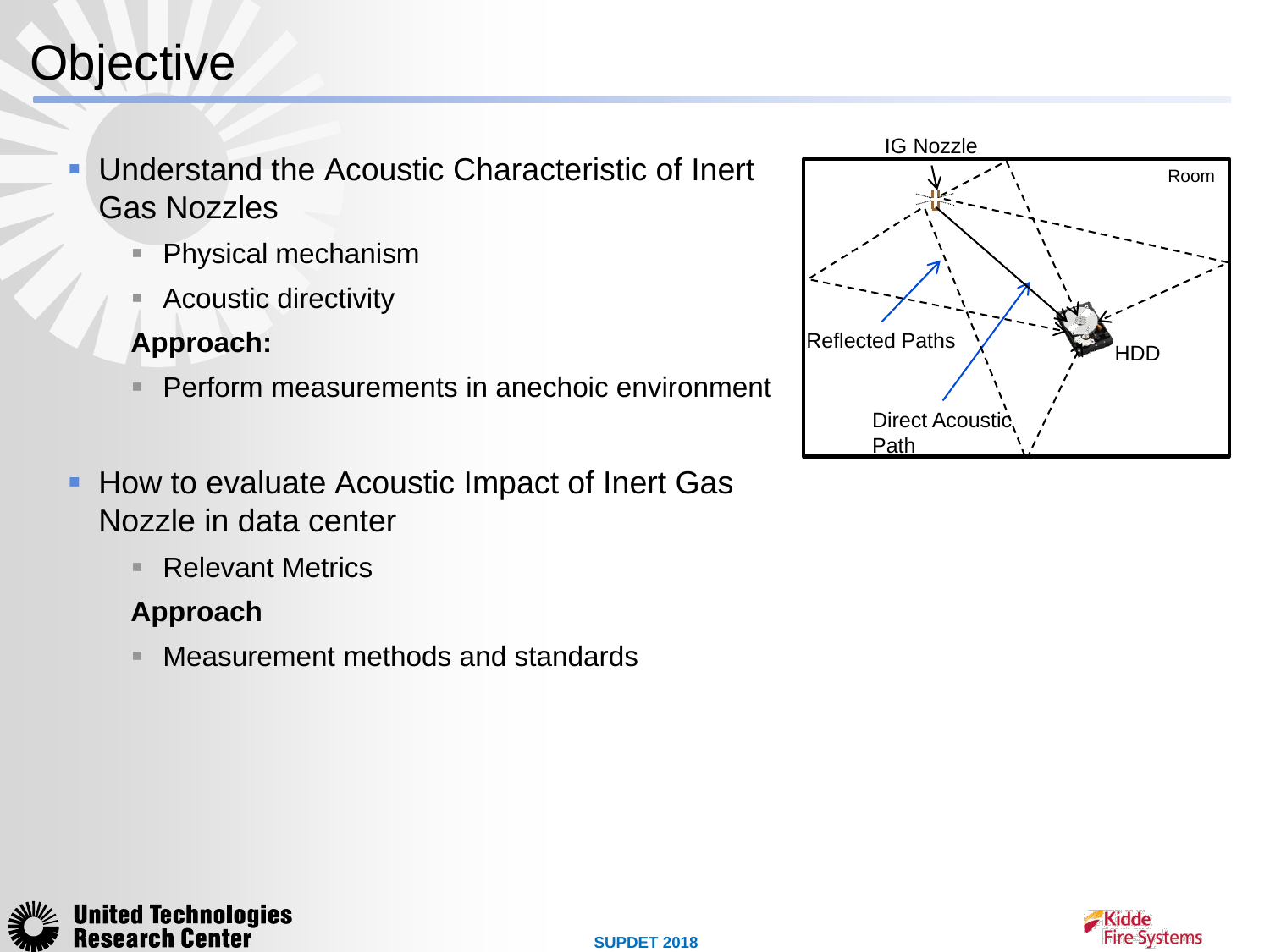# Experimental Capability at UTRC

- Nozzle and orifice test rig
- **Anechoic room with minimal** reflections at frequencies > 800 Hz
- Vary upstream pressure and mass flow rate
- Pipe flow measurements of pressure, temperature and mass flow rates
- Semi-circular microphone array at every 10° for detailed directivity



- High-speed narrow-band acoustic measurements (up to 50 KHz resolution)
- Capability to measure jet velocities and perform shadowgraphs on high speed flow
- Test single orifice configurations as well as different nozzles



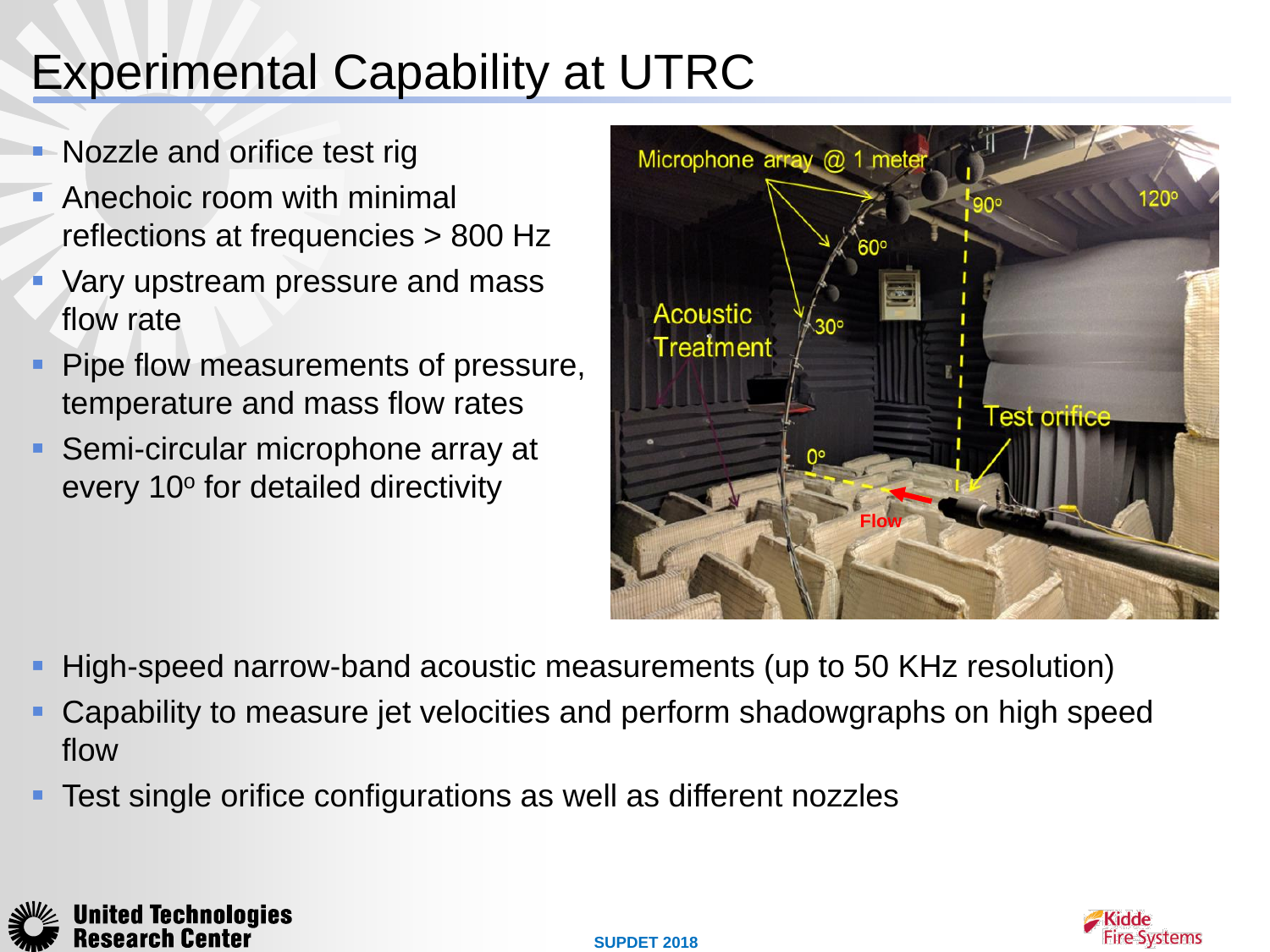# Noise Generation in Single Orifice

- Coherent turbulent structures at all flow regimes
	- Most dominant noise source **Coherent**
	- Broadband in nature
- turbulence turbulence

Fine-scale





Cells

Normal Shocks



- Normal shock when PR < 4
	- **Feedback between shock and orifice lip** leads to tonal noise
- Shock cells form at higher PRs
	- **Turbulent structures in the flow convecting** through the shock cells result in broadband shock associated noise

**SUPDET 2017 For more details**





Shadowgraph



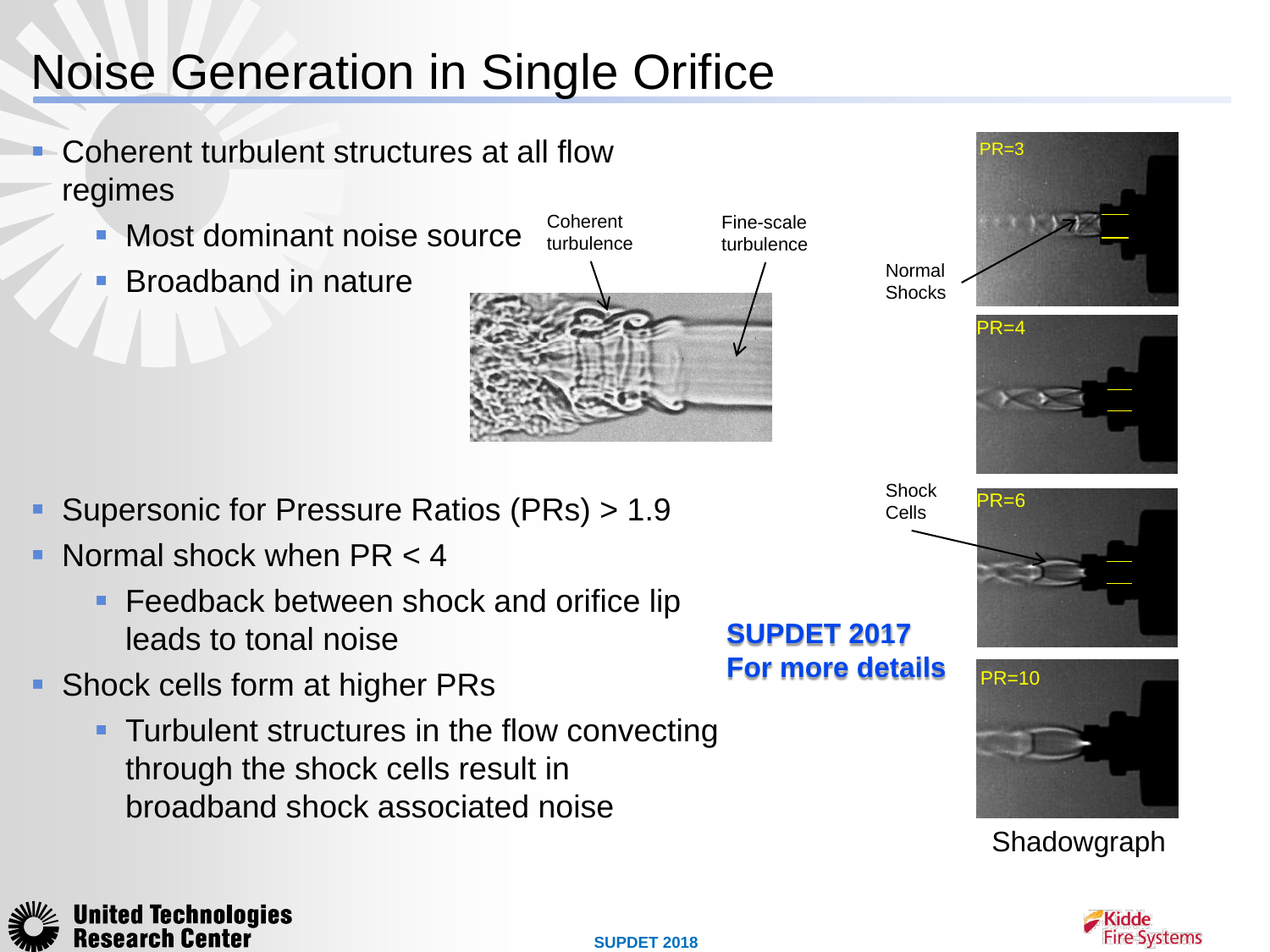# Acoustic Directivity – Single Orifice

- Jet noise radiation has specific directivity pattern depending on dominant mechanism
- There can be quiet spots depending on flow parameters
	- Close to  $0^{\circ}$  in the jet, there is no acoustic radiation
	- $\blacksquare$  Around 60 $\circ$ -75 $\circ$  where the dominant mechanism transitions between large-scale and finescale turbulence



Overall noise radiation has a distinct directivity pattern with quiet spots







**SUPDET 2018**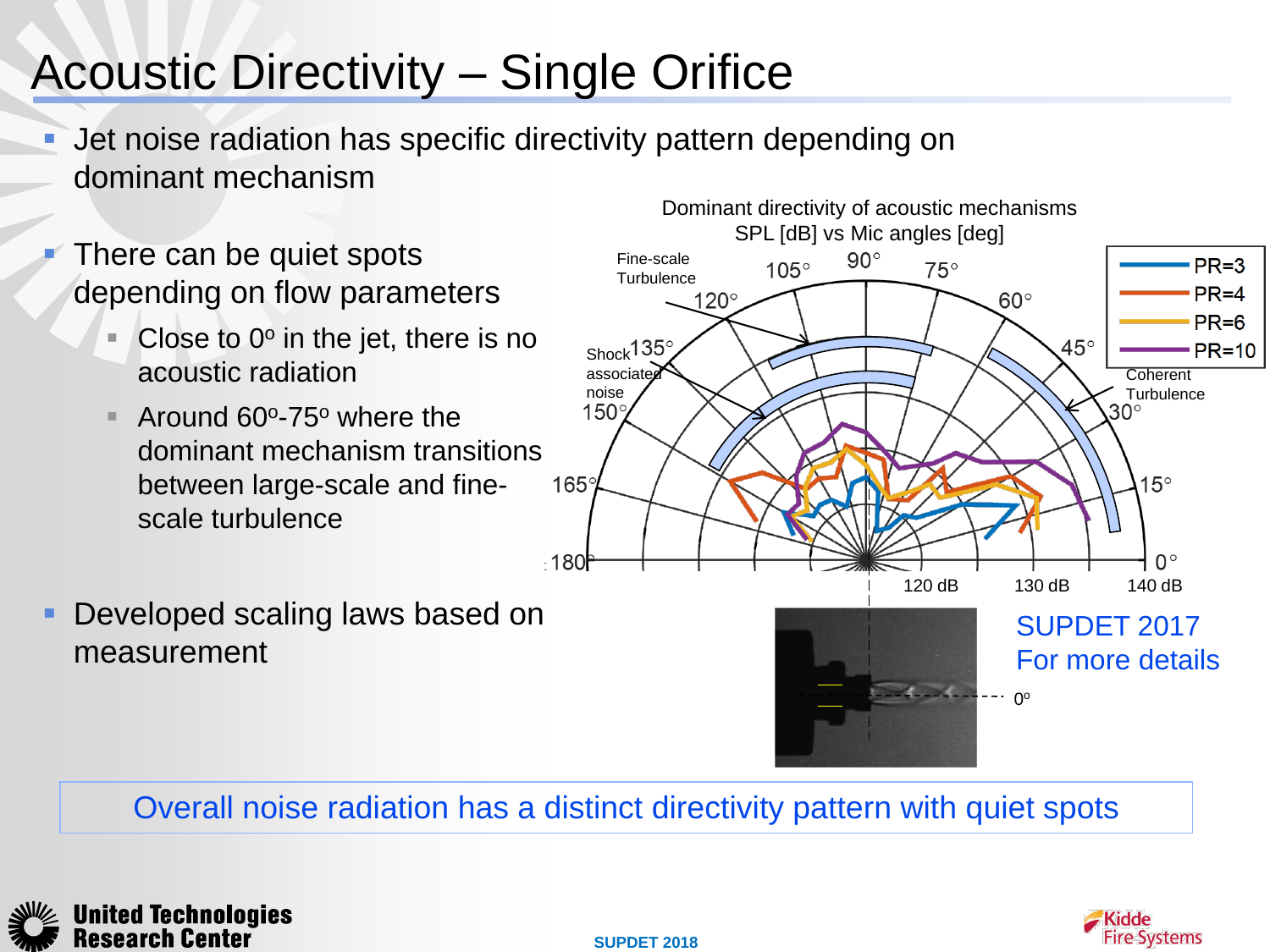### Acoustic Directivity – Inert Gas Nozzle

- Single-orifice scaling laws can be used to estimate nozzle noise
- Conceptual low noise nozzle acoustics based on single orifice jet studies
- **Nozzle design can affect acoustic** directivity



**Single microphone based** measurement could easily overestimate (or underestimate) acoustic benefit

#### Need to be careful when comparing different nozzles





**SUPDET 2018**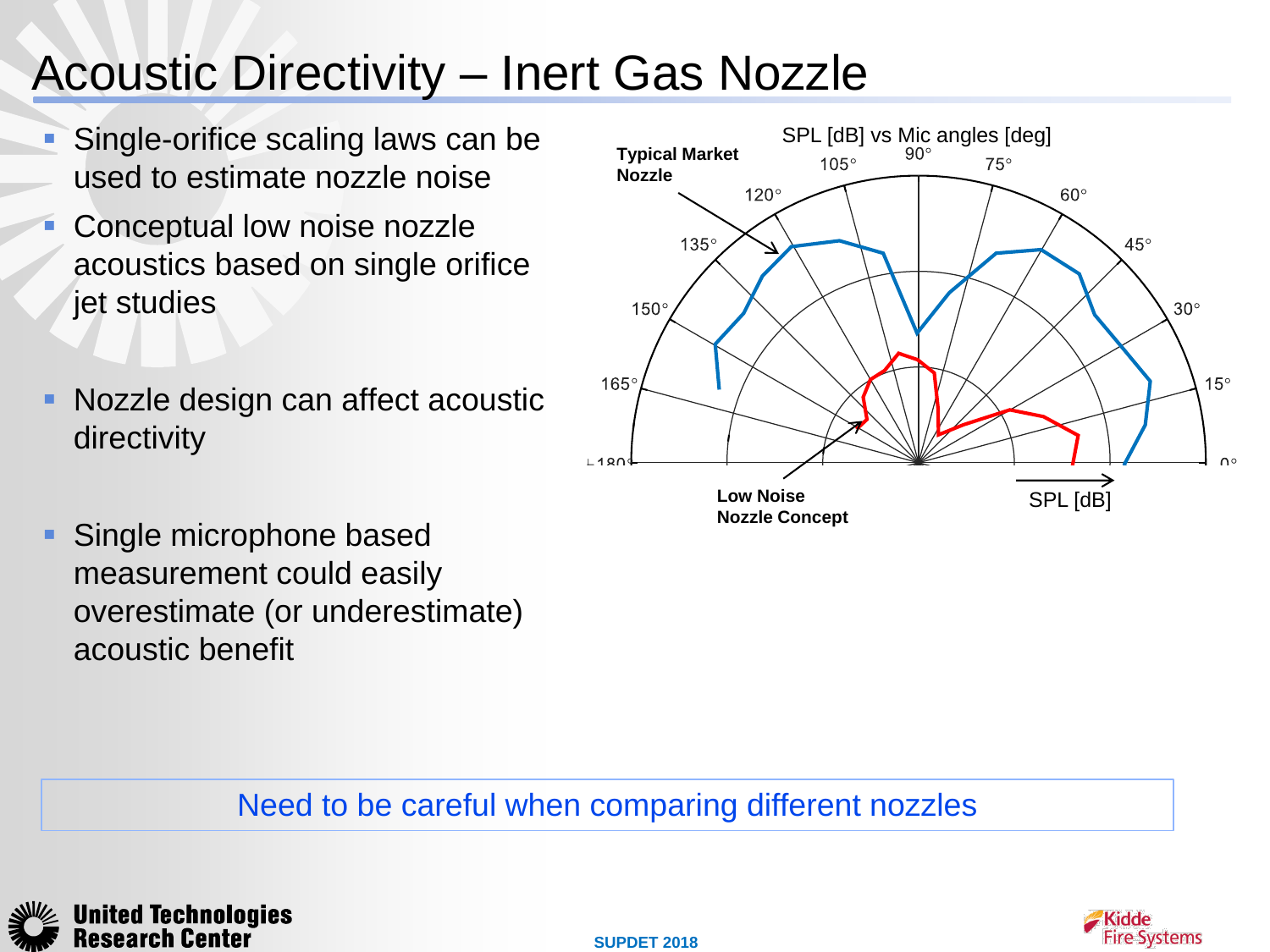### Issue with Single Microphone Measurement

- **The Sound Pressure Level (SPL or**  $L_p$ **) is a** measure of the acoustic level at a **specific location**
- Reflections from walls and nearby surfaces affect the total SPL
- SPL at a microphone is NOT a true measure of the IG Nozzle characteristics



- Sound Power Level (**PWL** or *LW*) is a measure of the rate at which acoustic energy radiates from the source
	- SPL due to direct path alone

 $L_p = L_w - 20log_{10}(R) - 10.83$ 

#### PWL of a source and room characteristics can be used to estimate SPL at a microphone





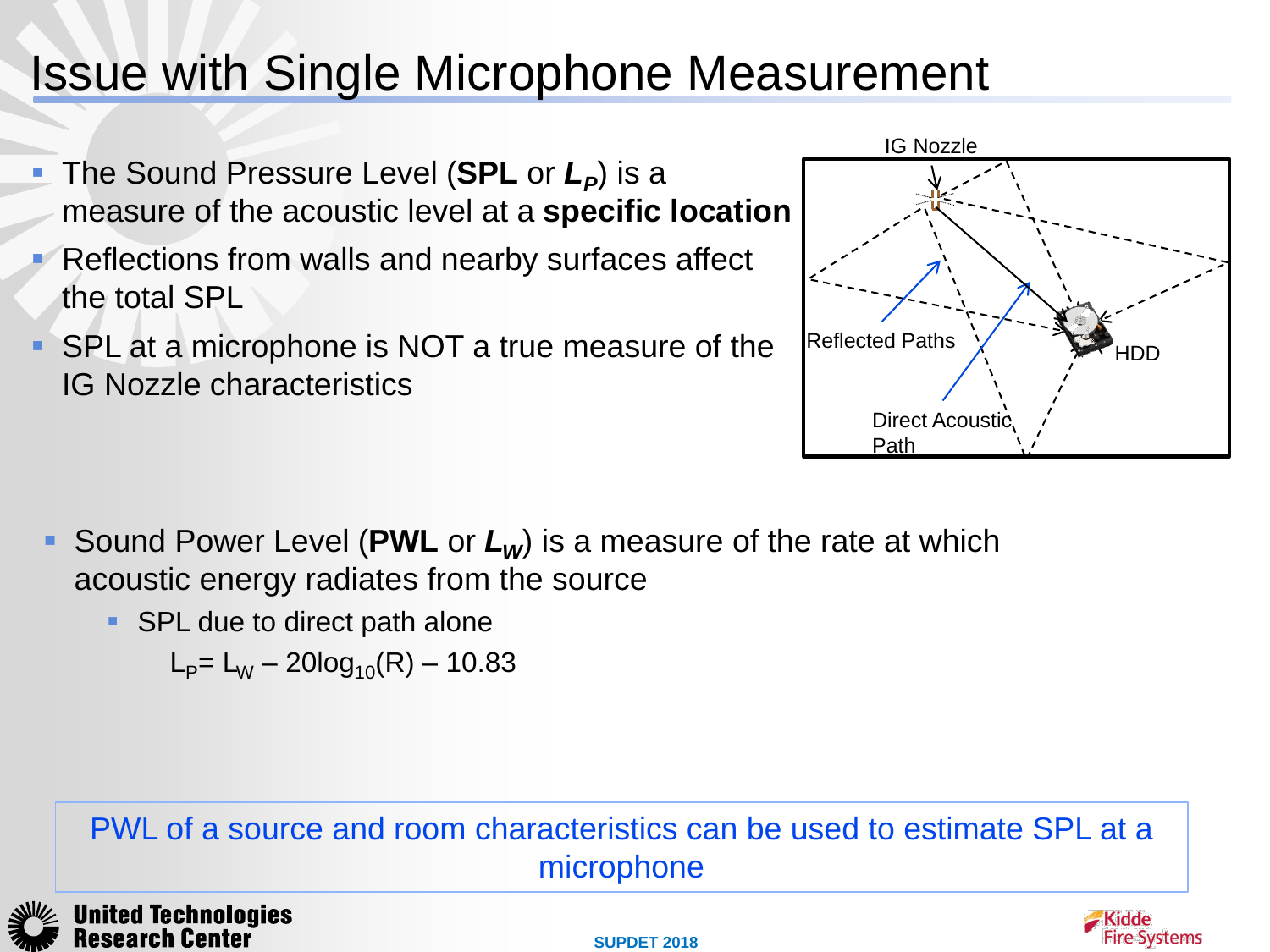# PWL Measurement Methods – Precision Methods

- ISO 3745: Precision measurement in an anechoic room
	- Sound Pressure at multiple mics around the source is integrated to estimate PWL
	- Similar to the laboratory measurements performed on the Inert gas nozzle at UTRC
- Can provide insight into the acoustic directivity of the source
	- ISO 3743-2: Precision Measurement in a qualified reverberation room
		- Quicker to setup than the ISO 3745
		- No directivity information

Both above approaches require specialized calibrated facility





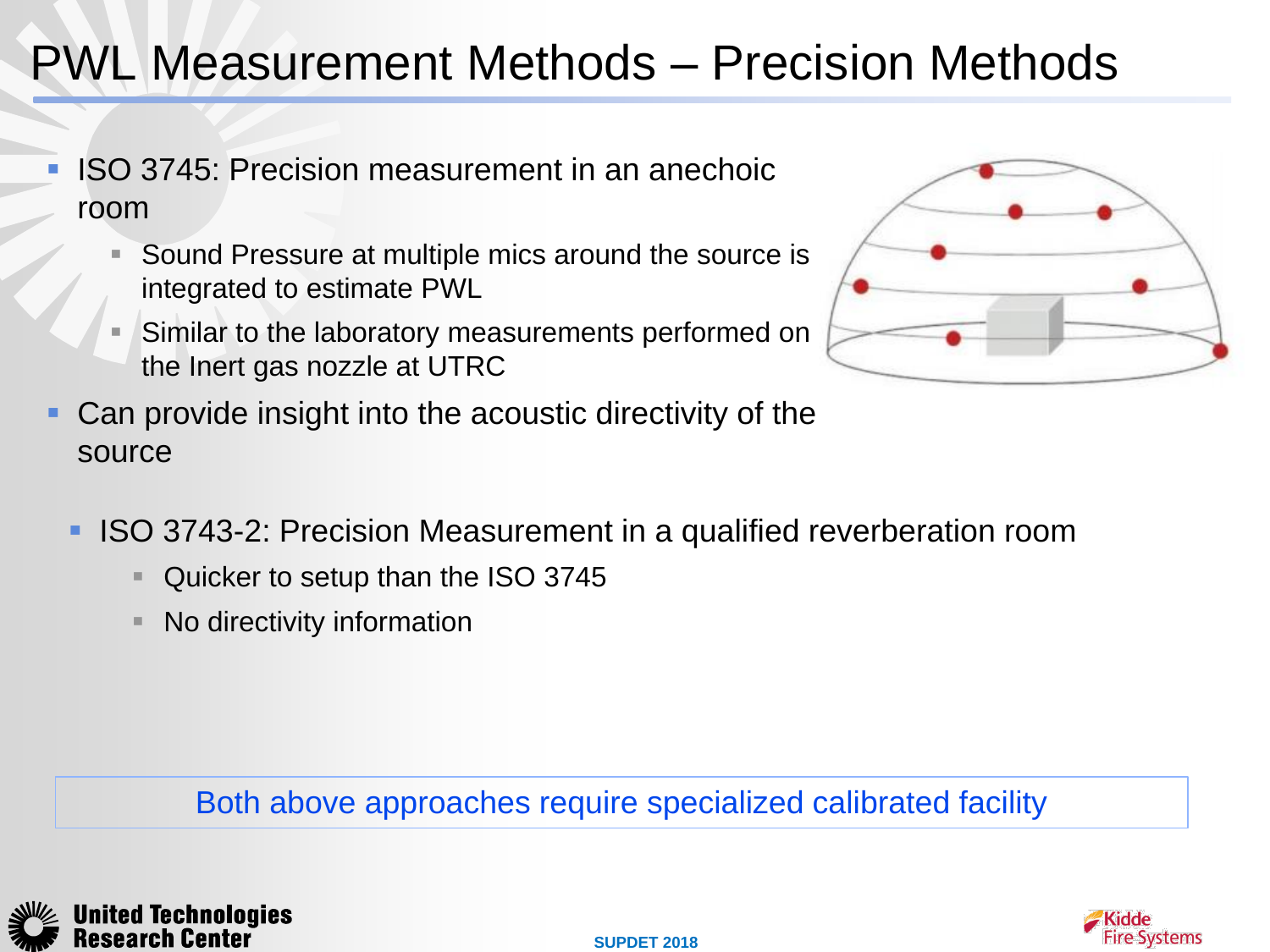# PWL Measurement Methods – Engineering Methods

- ISO 3747: In-situ measurement using a reference source
- ISO 3743-1: Engineering Method in a hard-walled room
	- A calibrated reference sound source (RSS) is first setup close to the IG Nozzle in the environment and SPL measured at multiple microphone locations
	- The nozzle noise is also measured at the same microphone locations
	- $L_{W(Noz)} = L_{W(RSS)} L_{P(RSS)} + L_{P(Noz)}$
- Reliability of measurement depends on meeting certain minimal room characteristics and choosing appropriate microphones locations (explained in the standard)



Example Calibrated Reference Sound source

Efficient method to obtain nozzle Sound Power estimate





**SUPDET 2018**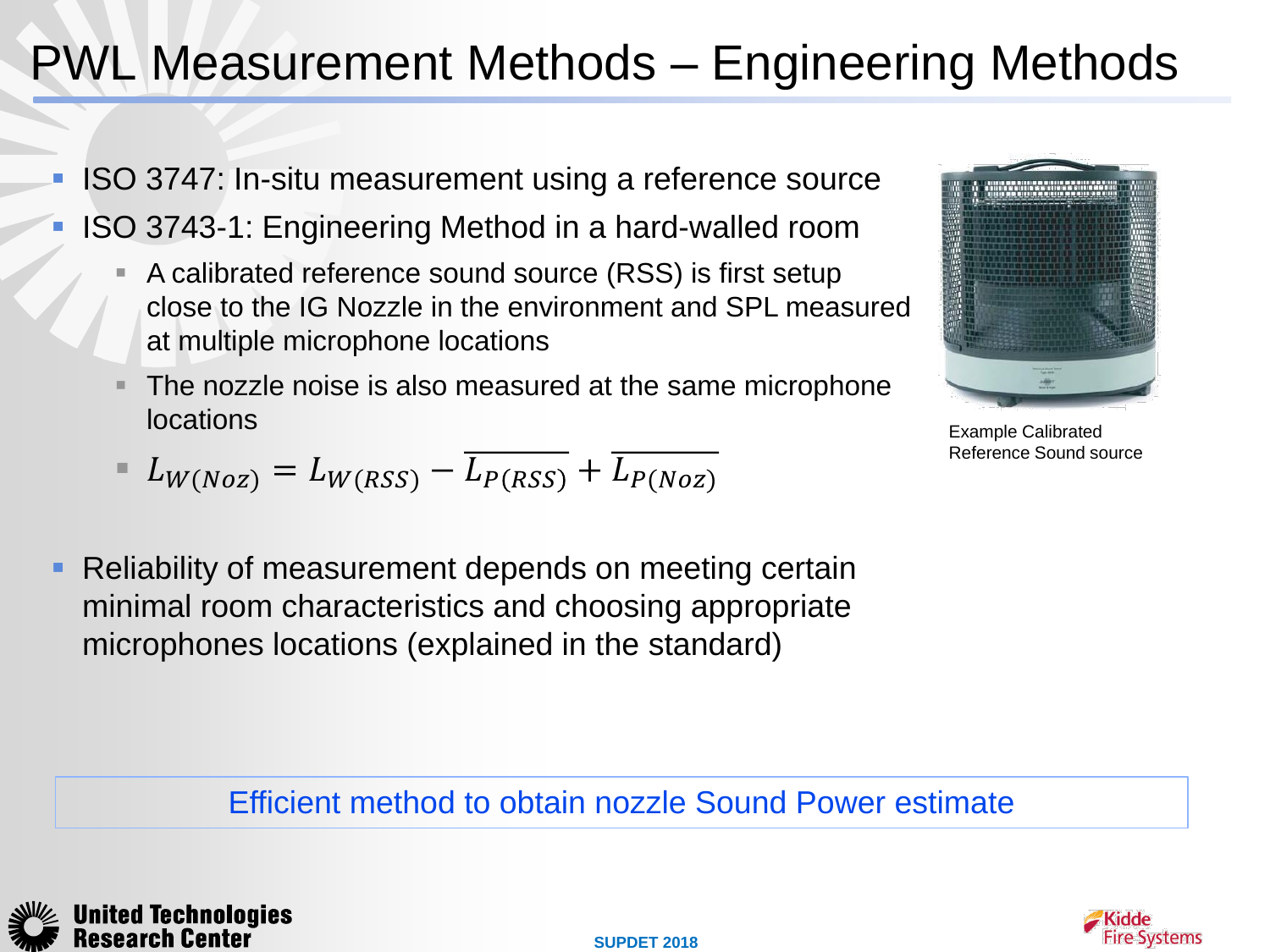# Nozzle Acoustics in Data Center

- The final SPL at a microphone is a dependent on room acoustic characteristics
	- Room geometry
	- Acoustic absorption of wall
	- Door/Server Rack attenuation
	- etc.
- One can theoretically compute noise knowing all these
	- **But inefficient and very error prone**
- Or, reverse ISO-3747 In-situ method
- Measure SPL of the reference sound source at desired HDD location (within the server rack if desired)

$$
L_{P(Noz)} = L_{W(Noz)} - L_{W(RSS)} + L_{P(RSS)}
$$

Efficient method to obtain nozzle acoustic impact on HDD





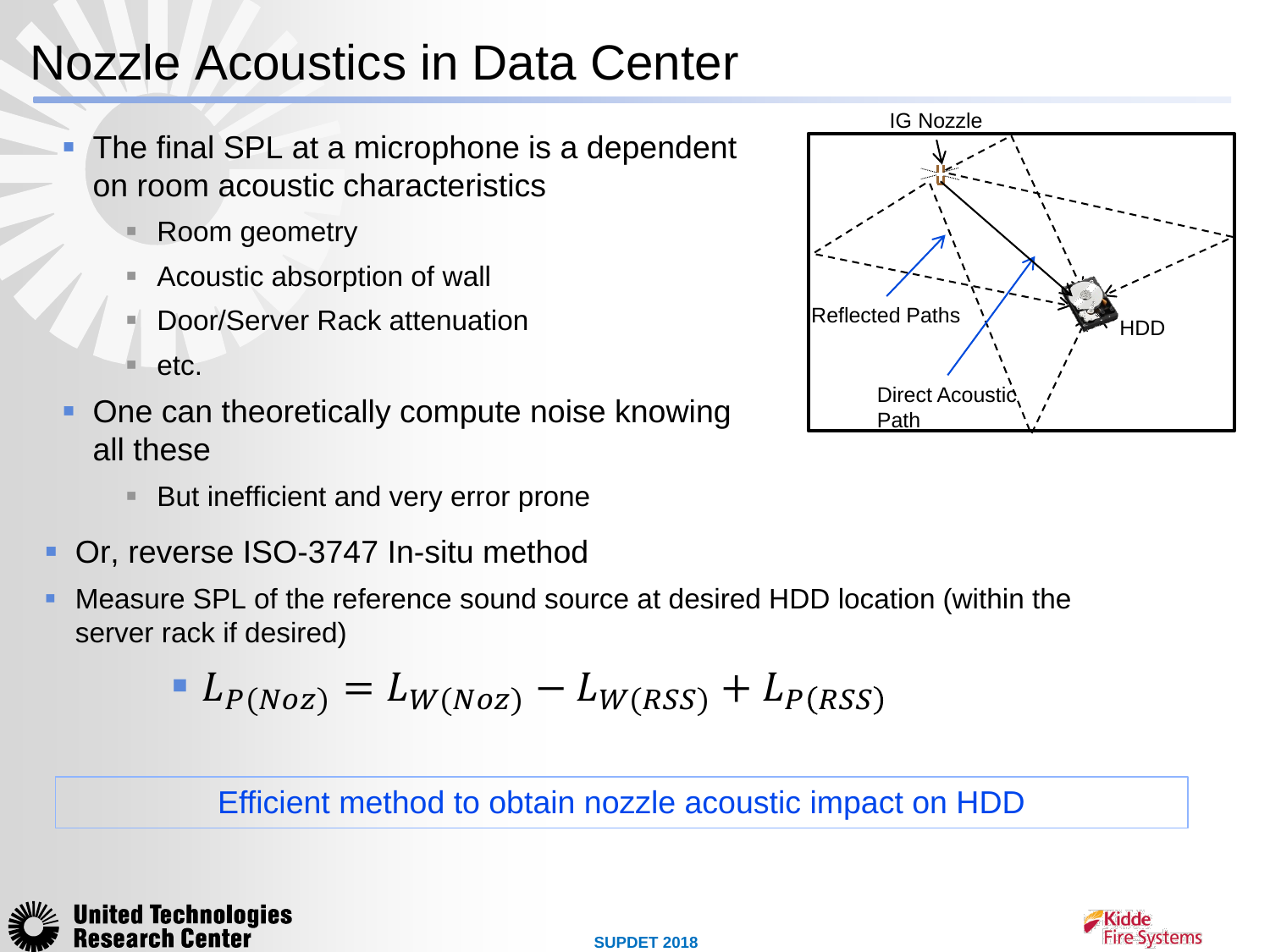### Summary

- Jet noise associated with agent discharge and the internal noise from within the nozzle are the dominant noise mechanisms
- Important to measure noise at multiple locations to correctly characterize the nozzle acoustics and directionality
- The Sound Pressure Level at a microphone is a function of the source characteristics as well the installed environment

#### **Recommendations**

- **The Sound Power Level of the nozzle is the appropriate metric to define since it is** independent of the final installation location
- **ISO/ANSI Standards exist to measure PWL in standard environments**
- **The measured PWL can then be used to estimate the SPL at a desired location** when the nozzle is installed in a data center